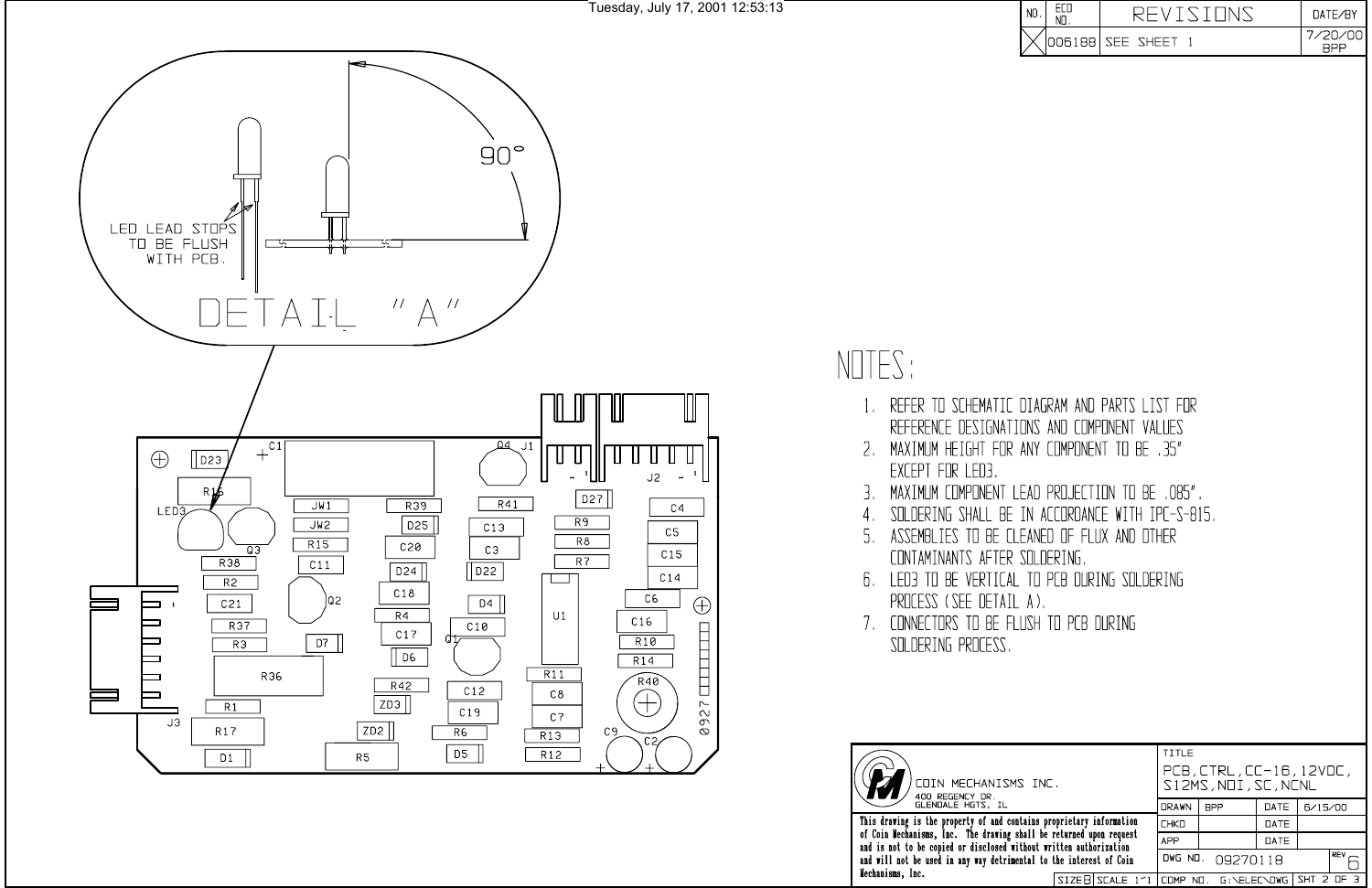Tuesday, July 17, 2001 12:47:02



| NO.            | <b>ECN</b><br>NO. | REVISIONS                                                                                                                                                                                                                                                                                                                                                                                                                                                                                                                                                                                                                                                                                              | DATE/BY         |
|----------------|-------------------|--------------------------------------------------------------------------------------------------------------------------------------------------------------------------------------------------------------------------------------------------------------------------------------------------------------------------------------------------------------------------------------------------------------------------------------------------------------------------------------------------------------------------------------------------------------------------------------------------------------------------------------------------------------------------------------------------------|-----------------|
| 00             |                   | <b>RELEASED</b>                                                                                                                                                                                                                                                                                                                                                                                                                                                                                                                                                                                                                                                                                        | 11-20-91/GH     |
| 01             | 261               | CHANGE C7 FROM .01uF TO .1uF                                                                                                                                                                                                                                                                                                                                                                                                                                                                                                                                                                                                                                                                           | 12-10-91/GH     |
|                |                   | SHEET 2 COMPONENT LAYOUT WAS WRONG,<br>CORRECTED LAYOUT DATED 12/26/91                                                                                                                                                                                                                                                                                                                                                                                                                                                                                                                                                                                                                                 | 12-26-91/GH     |
| 0 <sup>2</sup> | 729               | ADD R42 10K 1/4W 5% RESISTOR                                                                                                                                                                                                                                                                                                                                                                                                                                                                                                                                                                                                                                                                           | 5-25-93/22      |
|                | 03 002052         | *NEW 08270034 REV 4 (BLANK) PCB LAYOUT<br>*ADD LOCATION JW1 AND JW2<br>*ADD LOCATION R42 1/4W 5% RESISTOR<br>CHANGE REF LOC OLD JW1 TO D1<br>CHANGE REF LOC OLD JW2 TO R5<br>REMOVE D26 1N914B FROM CIRCUIT<br>CHANGE C7 FROM . 1uF TO<br>⊣⊔0. ا<br>CHANGE C8 FROM<br>.1⊔F TO<br>.01⊔F<br>CHANGE R14 FROM 12K TO<br>16K<br>CHANGE R11 FROM 100K TO 220K<br>CHANGE R13 FROM 100 TO 2.2K<br>ADDED CAP WORKING VOLTAGE (SHEET 1)<br>CORRECTED J3 PIN2 FUNCTIONAL DESCRIPTION<br>FROM CREDIT OUTPUT TO SENSE OUTPUT<br>GENERATED SHEET 3 ENG BOM<br>CHANGED PCB DESCRIPTION FROM<br>PCB, COMP, LS, SDROP, 12VDC, SCANDIC<br>- TO<br>PCB,CTRL,CC-16,12VDC,C12MS,NOI<br>REDREW SCHEMATIC TO FIT B SIZE SHEET | 5/31/94/SS      |
| $X \mid$       | 003293            | PCB, COMP, LS, SDROP, 12VDC, SCANDIC TO<br>PCB, CTRL, CC-16, 12VDC, S12MS, NDI, SC, NCNL<br><b>UPDATE PARADOX BOM ERRORS</b>                                                                                                                                                                                                                                                                                                                                                                                                                                                                                                                                                                           | 8/19/94/22      |
|                | 04 003365         | ADD C14, C15, C16, C17, C18, C19, C20, C21<br>CHANGE LED3 FROM RED TO GREEN                                                                                                                                                                                                                                                                                                                                                                                                                                                                                                                                                                                                                            | 1/4/95<br>KDH   |
|                | X 1003810         | CHANGE SHEET 2 TO MATCH SILKSCREEN<br>CORRECT SHEET 3                                                                                                                                                                                                                                                                                                                                                                                                                                                                                                                                                                                                                                                  | 4/11/95<br>KDH  |
|                | 05 004 095        | NEW BLANK PCB LAYOUT CHANGE ON 11/9/95<br>MOVE GROUND SIDE OF R39 FROM *ENABLE*<br>TO GROUND, REVS ADDED ON 2/9/96                                                                                                                                                                                                                                                                                                                                                                                                                                                                                                                                                                                     | 2/9/96<br>22    |
| 06             | 6150              | ADDED D6B, CHANGE R14 FROM 16K TO 8.2K<br>CHANGE 01 FROM 2222 TO 2N6426,<br>CHANGE U1 FROM 1458 TO 4558.                                                                                                                                                                                                                                                                                                                                                                                                                                                                                                                                                                                               | 6/15/00<br>BPP  |
|                | 6188              | ADDED FOOTPRINT FOR D6B ON ARTWORK.<br>CHANGE REF. DES. TO D7.                                                                                                                                                                                                                                                                                                                                                                                                                                                                                                                                                                                                                                         | 7/20/00<br>BPP  |
|                |                   | CORRECT SCHEMATIC-CORRECT Q3 ORENTATION<br>AND SENSE CONNECTION AT D25 ANODE                                                                                                                                                                                                                                                                                                                                                                                                                                                                                                                                                                                                                           | 10/10/00<br>BPP |
|                |                   |                                                                                                                                                                                                                                                                                                                                                                                                                                                                                                                                                                                                                                                                                                        |                 |

|                                                                                                                                                                                                     |  |                                            | TITLE                                            |            |             |         |     |
|-----------------------------------------------------------------------------------------------------------------------------------------------------------------------------------------------------|--|--------------------------------------------|--------------------------------------------------|------------|-------------|---------|-----|
| IN MECHANISMS INC.<br>REGENCY DR.                                                                                                                                                                   |  |                                            | PCB, CTRL, CC-16, 12VDC,<br>S12MS, NOI, SC, NCNL |            |             |         |     |
| NDALE HGTS, IL                                                                                                                                                                                      |  |                                            | <b>DRAWN</b>                                     | <b>BPP</b> | <b>DATE</b> | 6/15/00 |     |
| operty of and contains proprietary information:<br>ic. The drawing shall be returned upon request<br>d or disclosed without written outhorization:<br>n any way detrimental to the interest of Coin |  |                                            | <b>CHKD</b>                                      |            | DATE        |         |     |
|                                                                                                                                                                                                     |  |                                            | <b>APP</b>                                       |            | DATE        |         |     |
|                                                                                                                                                                                                     |  |                                            | REV<br>DWG NO. 09270118                          |            |             |         |     |
|                                                                                                                                                                                                     |  | $SIZEB SCALE X=X CIMP NQ. G:NELEC/DWG SHT$ |                                                  |            |             |         | ΠF. |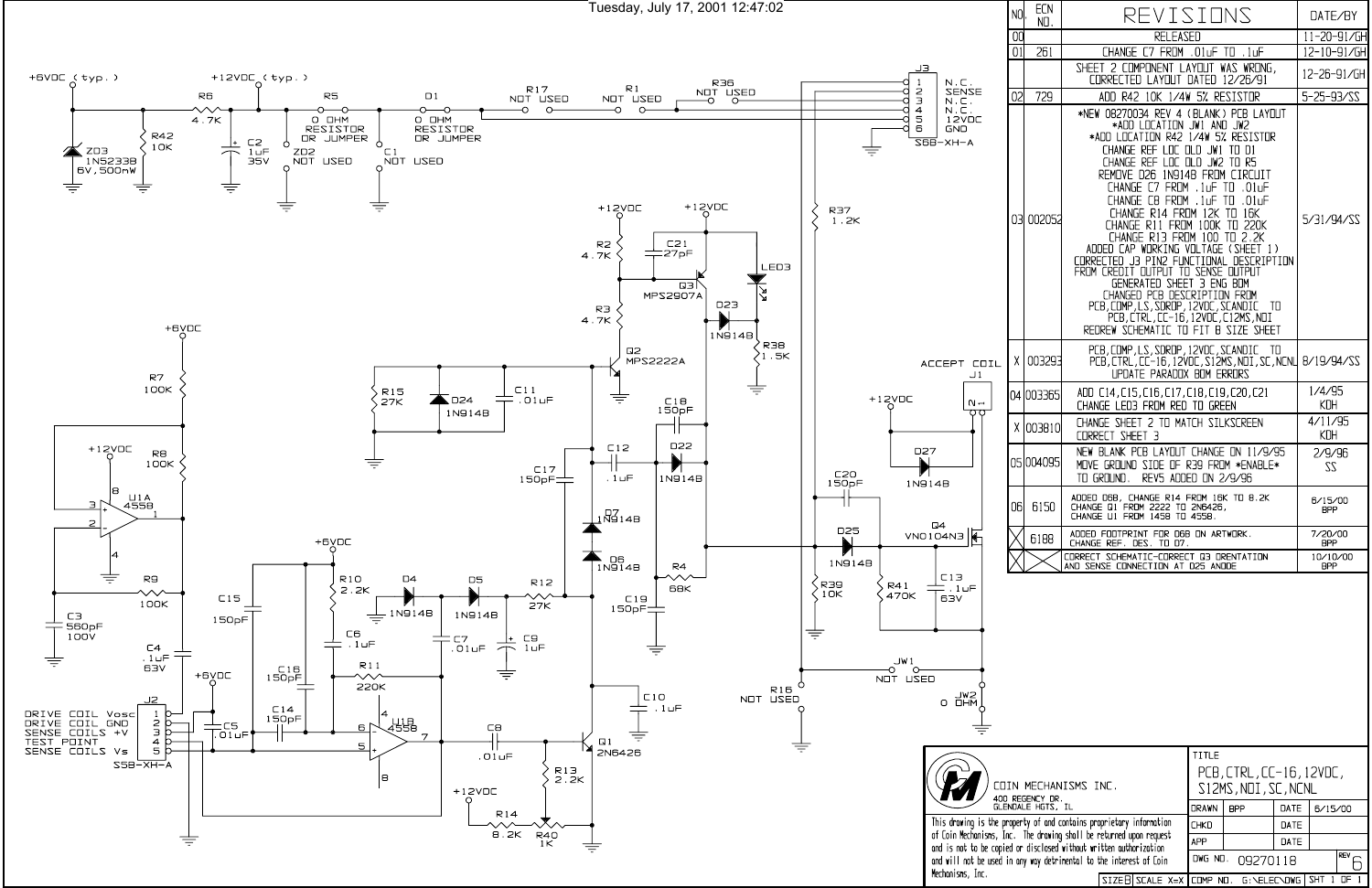

|                                                    | NO.                                                                            | ECO<br>NO.                                                             |                                                                                  |                                | REVISIONS                                                                                                                  |                                                                                                                              | DATE/BY                 |
|----------------------------------------------------|--------------------------------------------------------------------------------|------------------------------------------------------------------------|----------------------------------------------------------------------------------|--------------------------------|----------------------------------------------------------------------------------------------------------------------------|------------------------------------------------------------------------------------------------------------------------------|-------------------------|
|                                                    | 0                                                                              | χ                                                                      | RELEASED                                                                         |                                |                                                                                                                            |                                                                                                                              | $4/24/92$ SS            |
|                                                    | 1                                                                              | 534                                                                    | R14 WAS 20K, REMOVE D26                                                          |                                |                                                                                                                            |                                                                                                                              | 12/9/92 GH              |
|                                                    | 2                                                                              | 947                                                                    | R17 WAS IN5349B, R1 WAS 4.7                                                      |                                |                                                                                                                            |                                                                                                                              | 10/29/93 GH             |
|                                                    | γ                                                                              | 002003                                                                 |                                                                                  |                                | UPDATED LAYOUT TO FIT INTO TITLEBLOCK, REFORMATTED AND                                                                     |                                                                                                                              | $1/17/94$ $55$          |
|                                                    | 3                                                                              | 002052                                                                 | LED3 P/N CORRECTION LL-203R WAS LL-2203R                                         |                                | UPDATED BOM SHEET 3 LED3 P/N CORRECTION LL-2203R WAS LL203R<br>NEW RAW PCB (08270034 REV 4), ADD JW1, JW2, R42 R14 WAS 12K |                                                                                                                              | 7/14/94 SS              |
|                                                    |                                                                                |                                                                        | DESCRIPTION WAS: "PCB, COMP, LS, 24VAC, TEMP C"                                  |                                |                                                                                                                            |                                                                                                                              |                         |
|                                                    | χ                                                                              | 003292                                                                 | REMOVE 10K FROM R42                                                              |                                |                                                                                                                            |                                                                                                                              | 8/15/94 \$2             |
|                                                    | χ                                                                              | 003293                                                                 | CORRECTED BOM ERRORS                                                             |                                | DESCRIPTION WAS: "PCB,CTRL,CC-16,AC2DC,C12MS,NDI"<br>DESCRIPTION WAS: "PCB,CTRL,CC-16,AC2DC,S12MS,NDI,NCTL"                |                                                                                                                              | B/19/94 SS              |
|                                                    | 4                                                                              | 003365                                                                 | ADD C14, C15, C16, C17, C18, C19, C20, C21, D27<br>CHANGE LED3 FROM RED TO GREEN |                                |                                                                                                                            |                                                                                                                              | 1/11/95 KDH             |
|                                                    | χ                                                                              | 003810                                                                 |                                                                                  |                                | CHANGE SHEET 2 TO MATCH SILKSCREEN, CORRECT SHEET 3                                                                        |                                                                                                                              | 4/11/95 KDH             |
|                                                    | 05                                                                             | 004095                                                                 |                                                                                  |                                | NEW BLANK PCB LAYOUT CHANGE ON 11/9/95, MOVE GROUND SIDE OF                                                                |                                                                                                                              | 2/9/96<br>22            |
|                                                    |                                                                                |                                                                        |                                                                                  |                                | R39 FROM "ENABLE" TO GROUND. REV 5 ADDED ON 2/9/96                                                                         |                                                                                                                              |                         |
|                                                    | 06                                                                             | 5474                                                                   | Changed R16 from 1.0k to 4.7k ohms                                               |                                |                                                                                                                            |                                                                                                                              | 11/16/98 KAR            |
|                                                    | 07                                                                             | 6150                                                                   | 2222 TO 2N6426, CHANGE U1 FROM 1458 TO 4558.                                     |                                | ADDED D6B, CHANGE R14 FROM 16K TO 8.2K, CHANGE D1 FROM                                                                     |                                                                                                                              | <b>BPP</b><br>6/15/00   |
|                                                    |                                                                                | 6188                                                                   | ADDED FOOTPRINT FOR D6B ON ARTWORK.<br>Change Ref. Des. To D7.                   |                                |                                                                                                                            |                                                                                                                              | 7/20/00<br><b>BPP</b>   |
| $\mathbf{1}$<br>$\mathbf{1}$<br>R16<br>4.7k<br>1 W | $+19$ VDC<br>C20<br>21<br>$\perp$<br>150pF<br>1KV<br>D25<br><b>R39</b><br>1 OK | 2<br>1N914B<br>$\vert 1 \vert$<br>R41<br>180K<br>2<br>JW 1<br>NOT USED | D27<br>2<br>1N914B<br>$\mathbf{1}$<br>C13<br>$\overline{z}$                      | 54<br>. 1பF<br>1<br>Ω<br>TITLE | J <sub>1</sub><br>2<br>$\mathbf{1}$<br>VNO 1 04N3<br>$1$ )<br>$2$ )<br>JW2                                                 | ACCEPT COIL<br>NOTES:<br>ALL UNMARKED<br>RESISTORS ARE:<br>$1/4W$ 5%<br>FOR COINS 1.500″<br>IN DIAMETER AND<br>LARGER REMOVE | D22                     |
| MS INC.                                            |                                                                                |                                                                        |                                                                                  |                                | $PCB$ , $CTRL$ , $CC-16$ , $AC2DC$ ,<br>S12MS, NOI, SC, NCTL                                                               |                                                                                                                              |                         |
|                                                    |                                                                                |                                                                        |                                                                                  | <b>DRAWN</b>                   | <b>BPP</b>                                                                                                                 | DATE                                                                                                                         | 6/15/00                 |
|                                                    |                                                                                |                                                                        | ontains proprietary information:                                                 | <b>CHKD</b>                    |                                                                                                                            | <b>DATE</b>                                                                                                                  |                         |
|                                                    |                                                                                |                                                                        | shall be returned upon request (                                                 | <b>APP</b>                     |                                                                                                                            | DATE                                                                                                                         |                         |
|                                                    |                                                                                | without written authorization                                          |                                                                                  |                                |                                                                                                                            |                                                                                                                              | REV,                    |
|                                                    |                                                                                | nental to the interest of Coin                                         |                                                                                  | DWG NO.                        | 09270126                                                                                                                   |                                                                                                                              |                         |
|                                                    |                                                                                |                                                                        | $SIZEB$ SCALE $1^2$ 1                                                            |                                | COMP NO. G: \ELEC\DWG                                                                                                      |                                                                                                                              | <b>SHT</b><br>of 3<br>1 |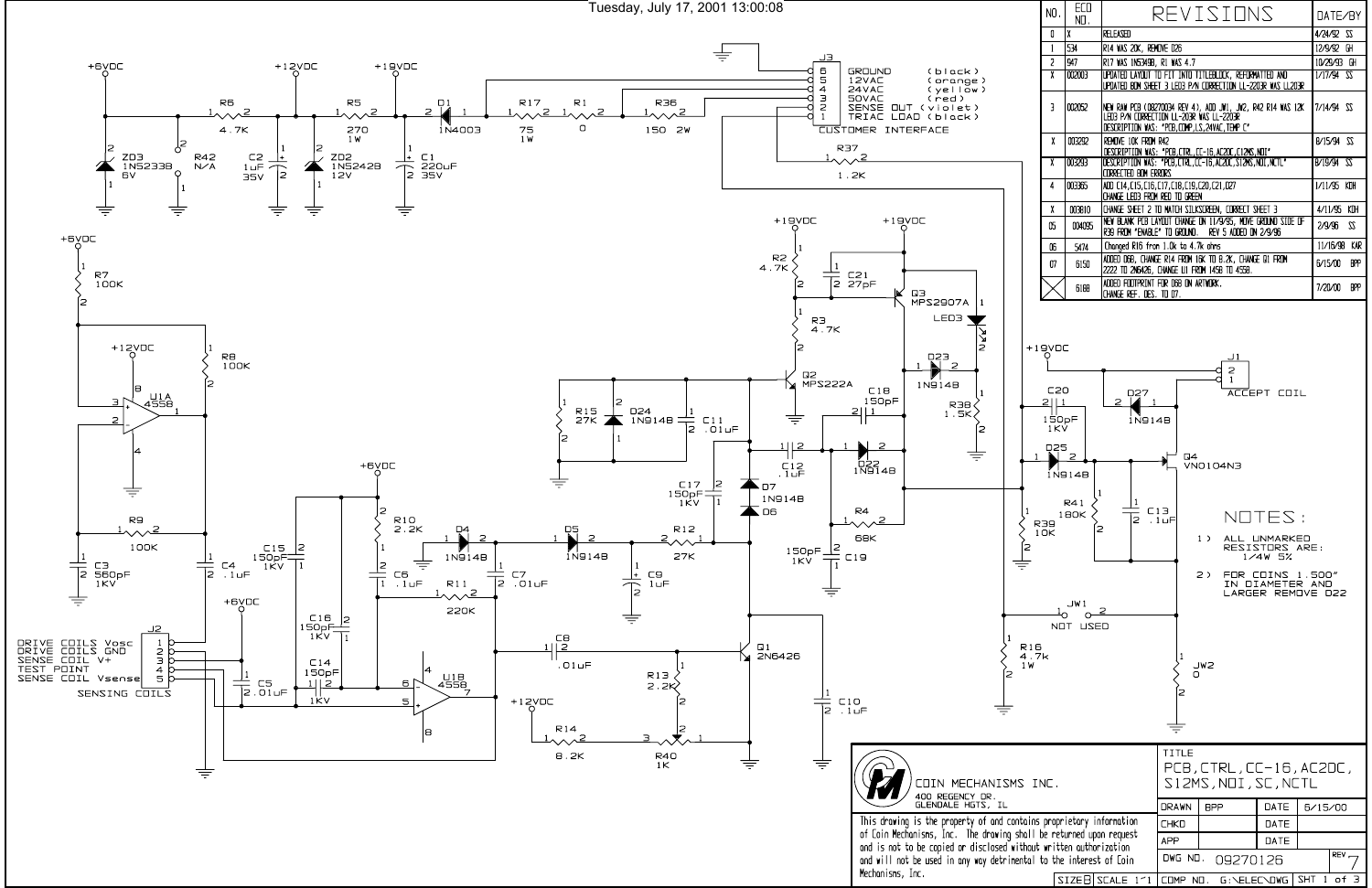

- $\left| \cdot \right|$
- EXCEPT FOR LED3
- 3.
- $4.$
- CONTAMINANTS AFTER SOLDERING.
- PROCESS (SEE DETAIL A).
- 7. CONNECTORS TO BE FLUSH TO PCB DURING SOLDERING PROCESS.



and is not to be copied or disclosed<br>and will not be used in any way detri Mechanisms, Inc.

| I NO |                  | $\overline{M}$ TF/RY |
|------|------------------|----------------------|
|      | 006188 SEE SHEET | חר                   |

| MS INC.                                                                                              |  | TITLE<br>$PCB$ , $CTRL$ , $CC-16$ , $AC2DC$ ,<br>S12MS, NOI, SC, NCTL |                  |             |         |            |  |
|------------------------------------------------------------------------------------------------------|--|-----------------------------------------------------------------------|------------------|-------------|---------|------------|--|
|                                                                                                      |  | <b>DRAWN</b>                                                          | <b>BPP</b>       | <b>DATE</b> | 6/15/00 |            |  |
|                                                                                                      |  | contains proprietary information                                      | <b>CHKD</b>      |             | DATE    |            |  |
| g shall be returned upon request<br>without written authorization<br>imental to the interest of Coin |  | <b>APP</b>                                                            |                  | DATE        |         |            |  |
|                                                                                                      |  |                                                                       | DWG ND. 09270126 |             |         | <b>REV</b> |  |
|                                                                                                      |  | SIZER SCALE $1 \leq 1$ (COMP NO. G: SELECSOWG SHT 2 OF 3)             |                  |             |         |            |  |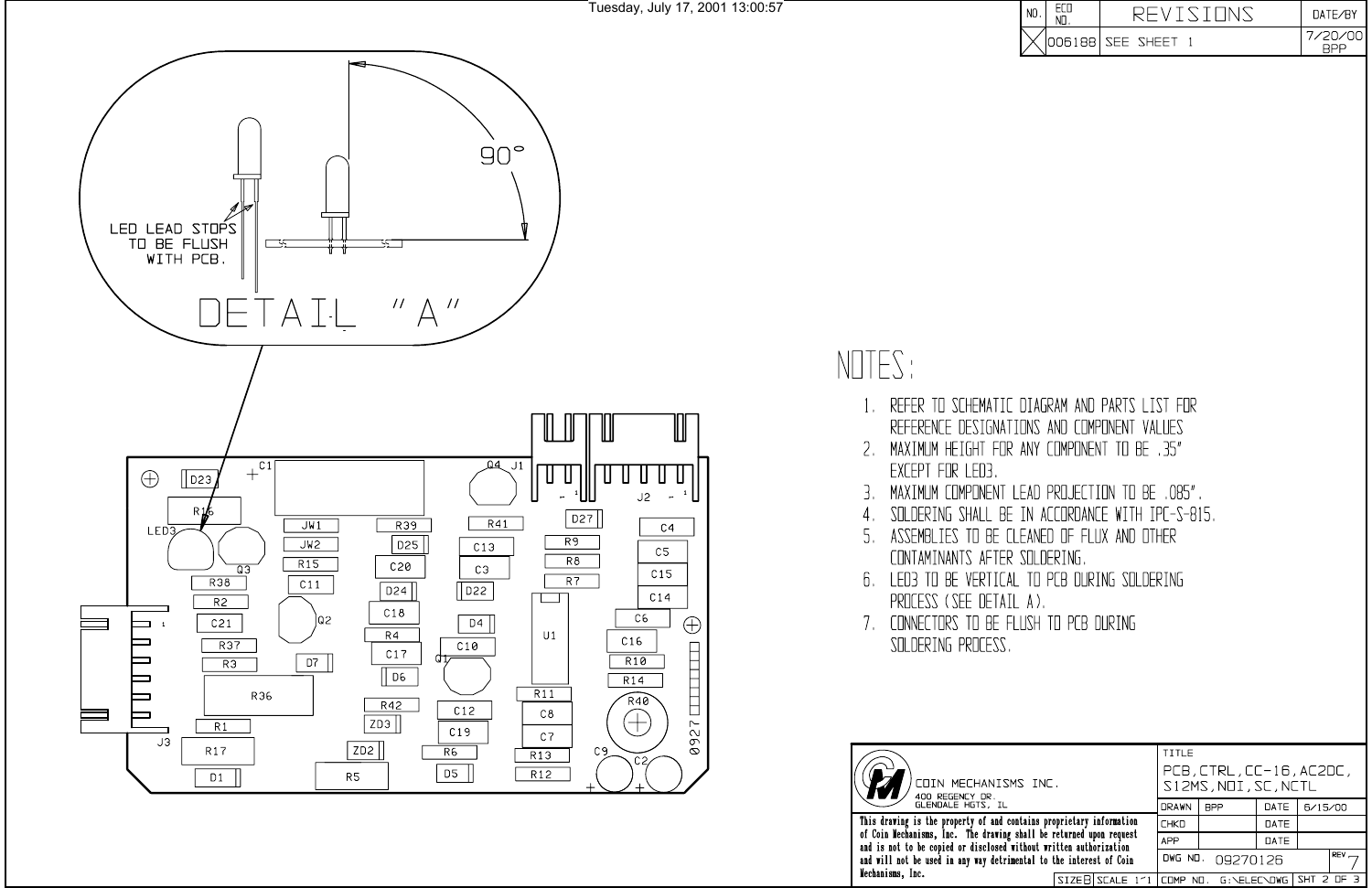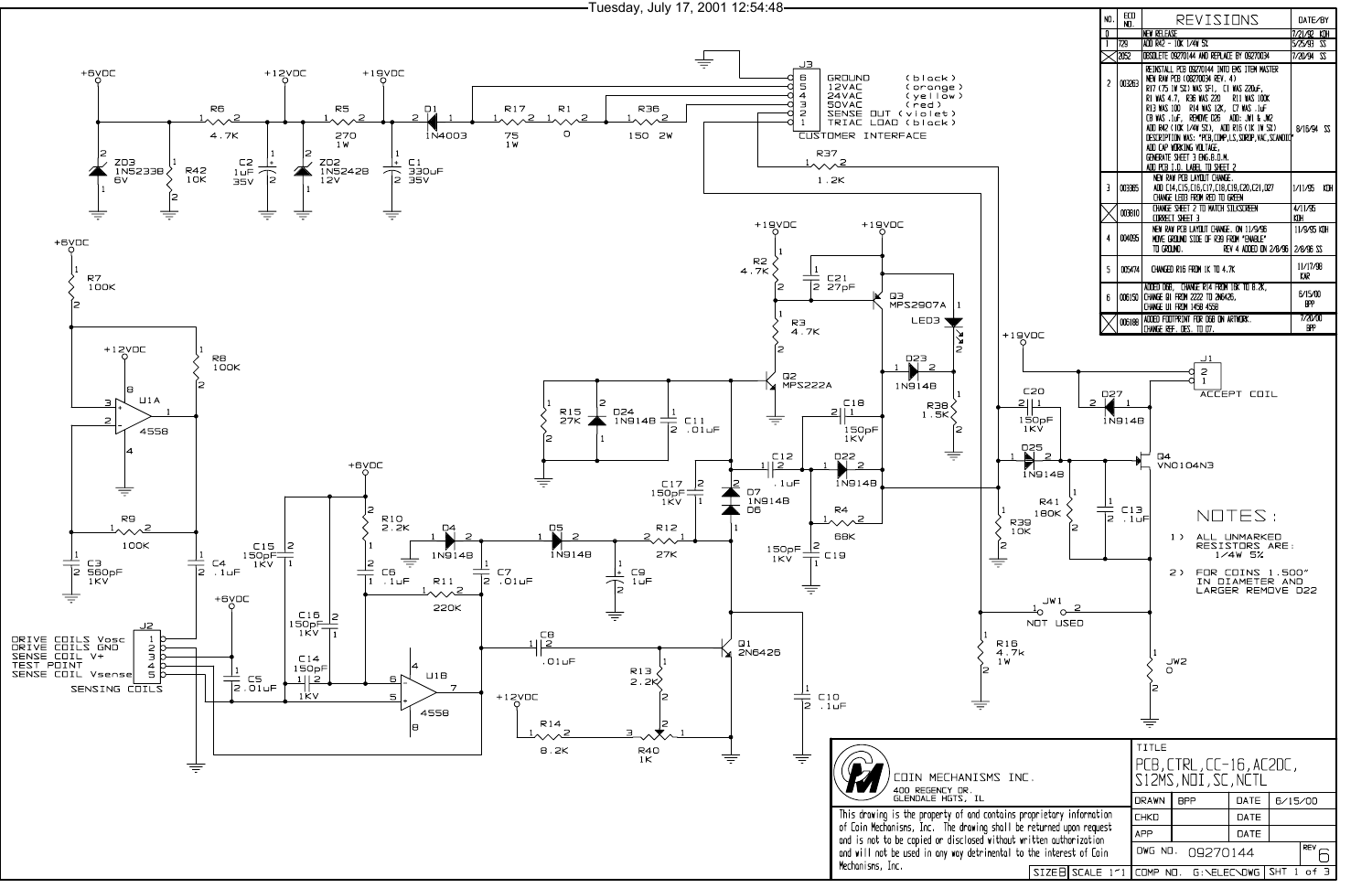

- $\mathbf{1}_{\infty}$
- EXCEPT FOR LED3
- 3.
- 4.
- CONTAMINANTS AFTER SOLDERING.
- PROCESS (SEE DETAIL A).
- SOLDERING PROCESS.



and will not be used in any way detrimental to the interest of Coin Mechanisms, Inc.

| $\mathsf I$ NO |      |           | DATE/RY |
|----------------|------|-----------|---------|
| L              | 6188 | SEE SHEET |         |

REFER TO SCHEMATIC DIAGRAM AND PARTS LIST FOR REFERENCE DESIGNATIONS AND COMPONENT VALUES 2. MAXIMUM HEIGHT FOR ANY COMPONENT TO BE .35" MAXIMUM COMPONENT LEAD PROJECTION TO BE ,085". SOLDERING SHALL BE IN ACCORDANCE WITH IPC-S-815. 5. ASSEMBLIES TO BE CLEANED OF FLUX AND OTHER 6. LED3 TO BE VERTICAL TO PCB DURING SOLDERING 7. CONNECTORS TO BE FLUSH TO PCB DURING

TITLE PCB, CTRL, CC-16, AC2DC, S12MS, NOI, SC, NCTL DRAWN BPP DATE  $6/15/00$ This drawing is the property of and contains proprietary information<br>of Coin Mechanisms, Inc. The drawing shall be returned upon request<br>and is not to be copied or disclosed without written authorization DATE **CHKD APP** DATE  $F^{\text{rev}}$ DWG NO. 09270144 SIZEB SCALE 1'1 COMP ND. G:\ELEC\DWG SHT 2 OF 3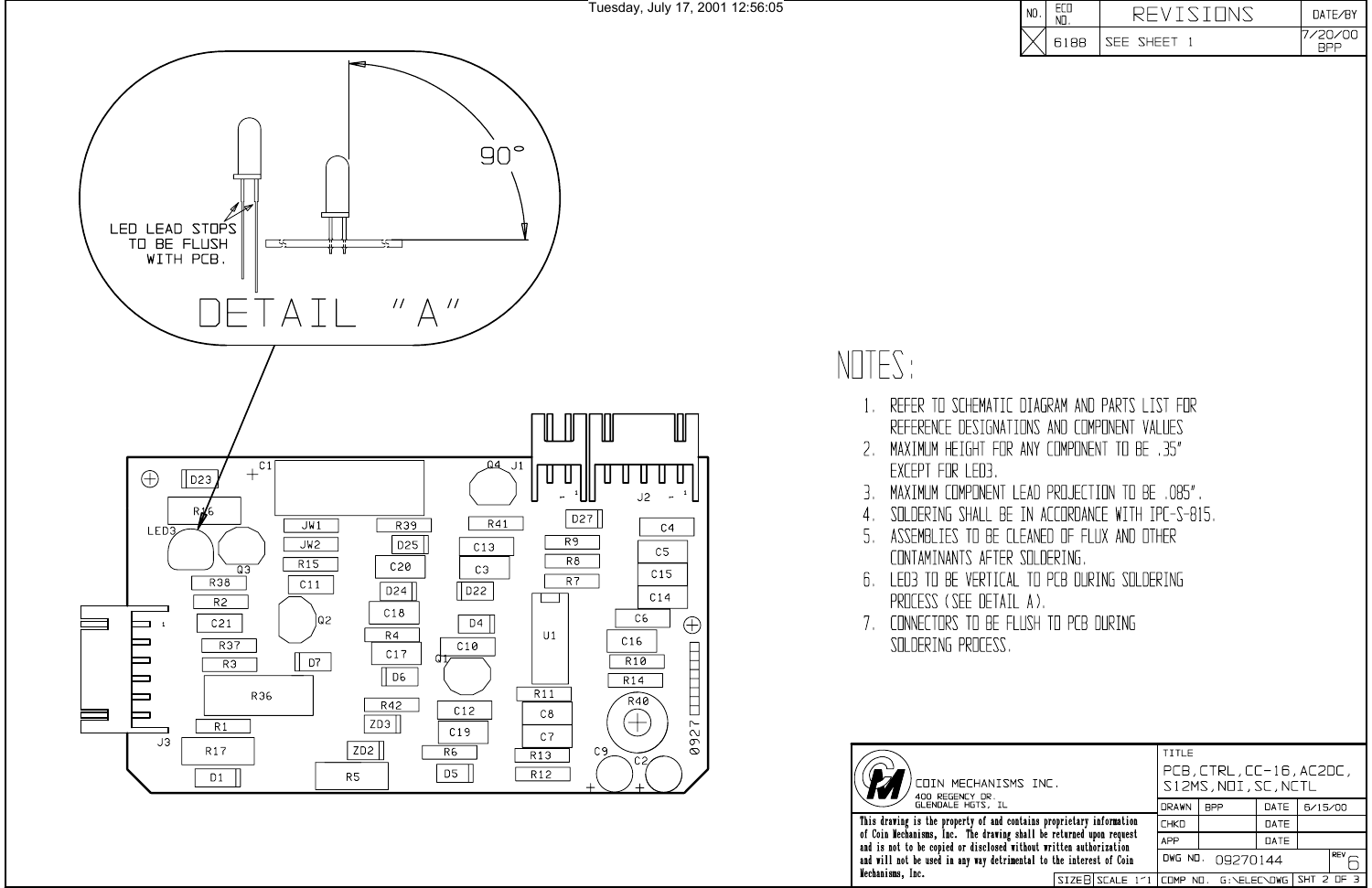

Tuesday, July 17, 2001 12:57:47

| ИO.            | ECO<br>NO. | REVISIONS                                                                                                      | DATE/BY               |
|----------------|------------|----------------------------------------------------------------------------------------------------------------|-----------------------|
|                |            | NEW RELEASE-MODIFICATION OF 9/19/95<br>09270017                                                                | LST                   |
|                | 004100     | MADE FROM 08270034 REV9<br><b>ARTWORK</b>                                                                      | 1/16/96<br>1 S.T      |
|                |            | CORRECTED MISSING<br>INFORMATION                                                                               | 1/21/96<br>LST        |
|                |            | CORRECT VOLTAGE OF ACCEPT<br>FROM 19V TO 12VDC                                                                 |                       |
| $\overline{a}$ |            | ADDED D6B, CHANGE R14 FROM 16K TO 8.2K<br>006150 CHANGE 01 FROM 2222 TO 2N6426,<br>CHANGE U1 FROM 1458 TO 4558 | 6/15/00<br><b>BPP</b> |
|                | 006188     | ADDED D6B FOOTPRINT TO ARTWORK.<br>CHANGE REF, DES, TO D7,                                                     | 7/20/00<br>BPP        |
|                |            | CORRECT ORENTATION OF 03, AND<br>VOLTAGE OF J1 PIN 1 FROM 19 TO 12                                             | 2/7/01<br>BPP         |

Mechanisms, Inc.

| IISMS INC.                                                               |  | TITLE<br>PCB,CTRL,CC-16,12VDC<br>S12MS, INH, SC, NCTL |              |                  |      |            |            |
|--------------------------------------------------------------------------|--|-------------------------------------------------------|--------------|------------------|------|------------|------------|
| .<br>IL                                                                  |  |                                                       | <b>DRAWN</b> | <b>BPP</b>       | DATE | 6/15/00    |            |
| nd contains proprietary information                                      |  |                                                       | <b>CHKD</b>  |                  | DATE |            |            |
| wing shall be returned upon request<br>sed without written authorization |  | <b>APP</b>                                            |              | DATE             |      |            |            |
| letrinental to the interest of Coin                                      |  |                                                       |              | DWG ND. 09270145 |      |            | <b>REV</b> |
|                                                                          |  | SIZEB SCALE X=X COMP NO. XXXXXXXX                     |              |                  |      | <b>SHT</b> |            |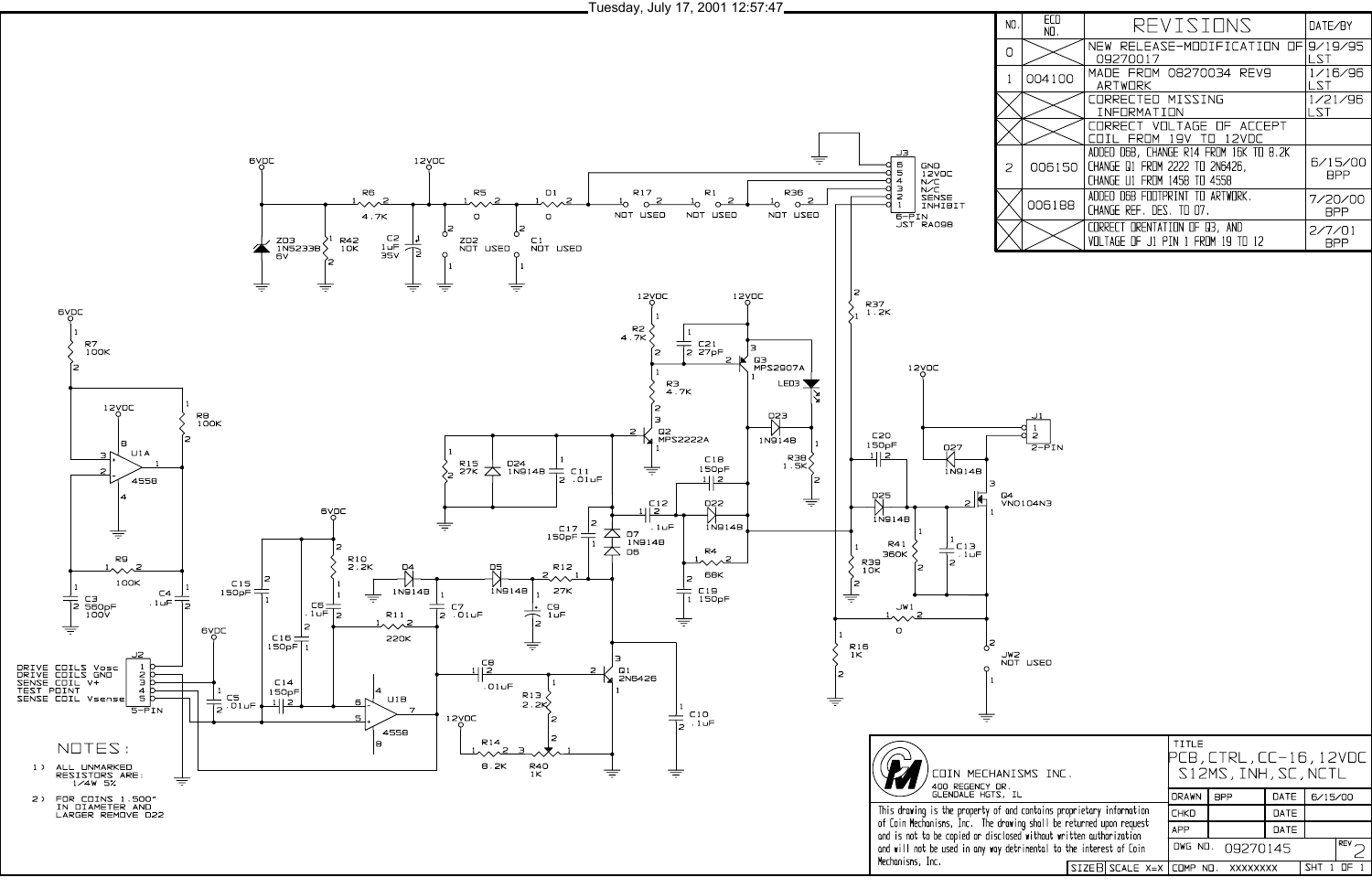

- $1_{\cdots}$
- EXCEPT FOR LED3
- З.
- 4.
- CONTAMINANTS AFTER SOLDERING.
- PROCESS (SEE DETAIL A).
- 7. CONNECTORS TO BE FLUSH TO PCB DURING SOLDERING PROCESS.



TITLE PCB, CTRL, CC-16, 12VDC, )<br>COIN MECHANISMS INC.<br>400 REGENCY DR.<br>GLENDALE HGTS, IL S12MS, INH, SC, NCTL DRAWN BPP DATE  $6/15/00$ This drawing is the property of and contains proprietary information<br>of Coin Mechanisms, Inc. The drawing shall be returned upon request<br>and is not to be copied or disclosed without written authorization  $\overline{DATE}$ **CHKD APP** DATE  $R$   $\overline{2}$ and will not be used in any way detrimental to the interest of Coin DWG NO. 09270145 Mechanisms, Inc.  $\sqrt{\text{SHT 2 OF 3}}$ SIZEB SCALE X=X COMP NO. XXXXXXXX

| I NO |      |                  | $\overline{\text{TATF/RY}}$ |
|------|------|------------------|-----------------------------|
| L    | 6188 | <b>SEE SHEET</b> |                             |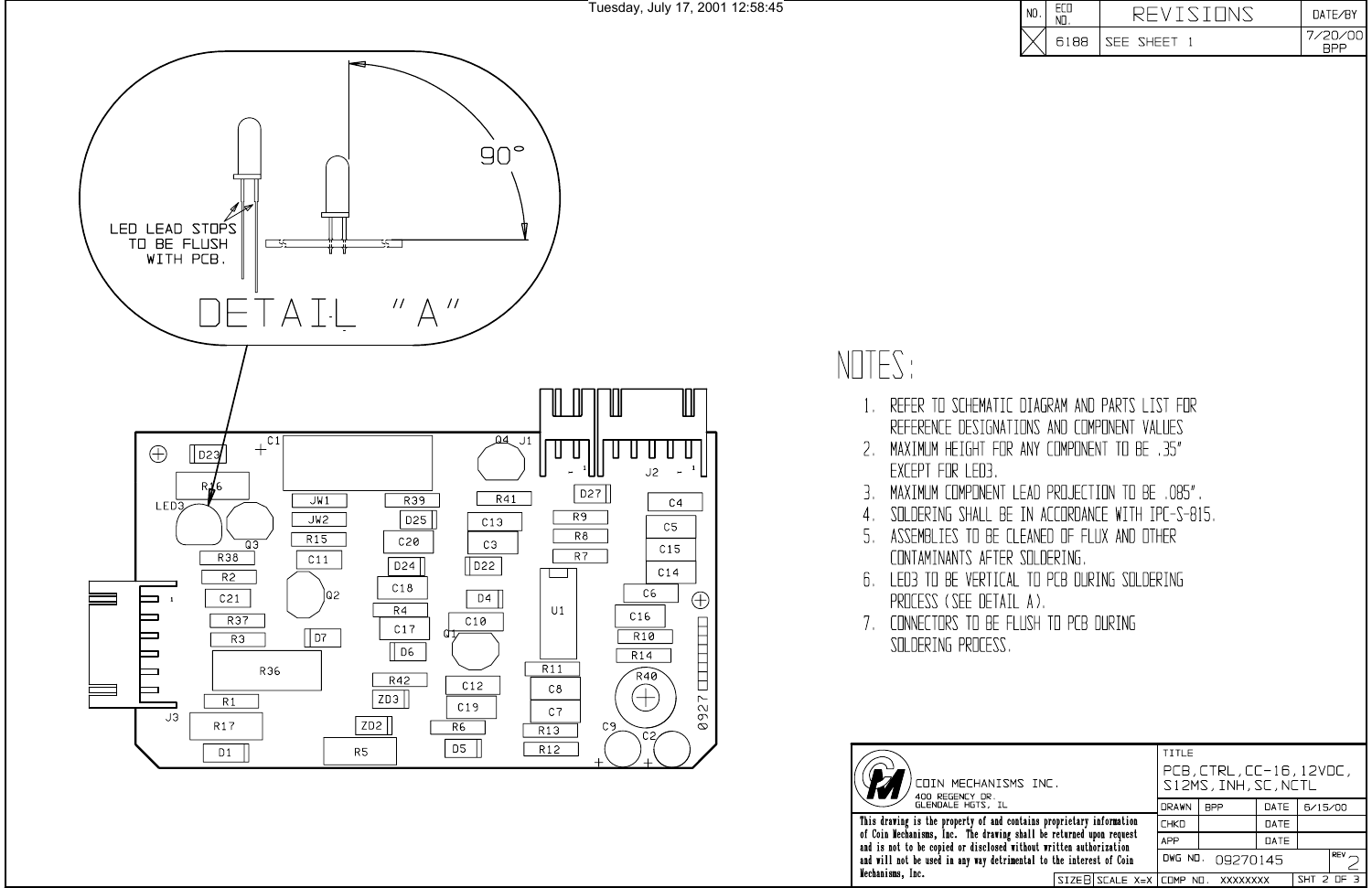

| 7 |                |            |                  | 8                                                                                                |                       |   |  |
|---|----------------|------------|------------------|--------------------------------------------------------------------------------------------------|-----------------------|---|--|
|   | NO.            | ECN<br>NO. |                  | REVISIONS                                                                                        |                       |   |  |
|   | $\Omega$       | 2009       | NEW RELEASE      |                                                                                                  | 1/21/94<br>KH         |   |  |
|   | $\mathbf{1}$   | 003045     |                  | R11 was 100K R13 was 100<br>R14 was 12K<br>05 & 06 WERE MPS3904<br>ADDED: C14, C15, C16          |                       |   |  |
|   | $\mathfrak{D}$ | 003195     |                  | C14, C15, C16 was 560pF                                                                          | 6/1/94<br>KH          |   |  |
|   | 3              | 003378     |                  | NEW LOC FOR C14, C15, C16; ADD<br>C17.C18.C19.C20.C21; REMOVE C6                                 | 2/1/95<br>KDH         |   |  |
|   | 4              | 003678     | GREEN            | CHANGE LED COLOR FROM RED TO                                                                     | 2/1/95<br>KDH         | А |  |
|   | 5              | 004455     | $22 - 05 - 7068$ | CHANGE BOM - J3 NOW IS MOLEX                                                                     | 10/17/96<br>KDH       |   |  |
|   | 6              | 006150     | 8.2K.            | CHANGE OP-AMP FROM 1458 TO 4558,<br>01 FROM 2222 TO 2N6426, ADDED<br>D7. CHANGED R14 FROM 16K TO | 6/15/00<br><b>BPP</b> |   |  |

- -
- 
- 

A

B

C

D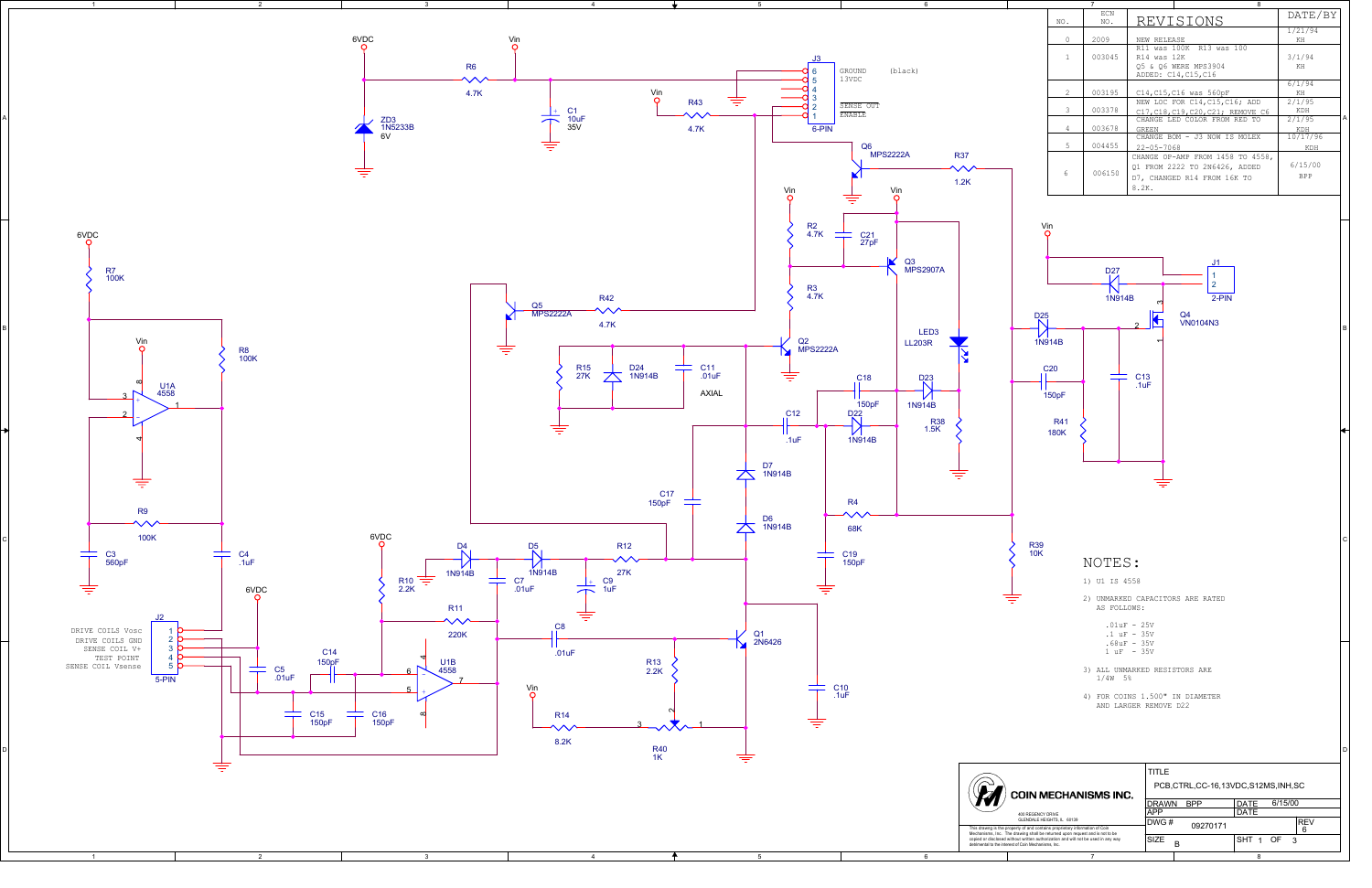



- 1. REFER TO SCHEMATIC REFERENCE DESIGNATIO
- 2. MAXIMUM HEIGHT FOR EXCEPT FOR LED3.
- 3. MAXIMUM COMPONENT LE
- SOLDERING SHALL BE  $4<sub>1</sub>$
- ASSEMBLIES TO BE CLI 5. CONTAMINANTS AFTER
- 6. LED3 TO BE VERTICAL PROCESS (SEE DETAIL
- 7. CONNECTORS TO BE FLI SOLDERING PROCESS.



This drawing is the property of and contains<br>of Coin Mechanisms, Inc. The drawing shall b<br>and is not to be copied or disclosed without<br>and will not be used in any way detrimental t<br>Mechanisms, Inc.

| ECD<br>NO.                                                                                                                                                                                                                                                    | REVISIONS                                          | DATE/BY               |
|---------------------------------------------------------------------------------------------------------------------------------------------------------------------------------------------------------------------------------------------------------------|----------------------------------------------------|-----------------------|
| 6150<br>SEE SHEET 1                                                                                                                                                                                                                                           |                                                    | 6/15/00<br><b>BPP</b> |
| JIAGRAM AND PARTS LIST FOR<br>INS AND COMPONENT VALUES<br>ANY COMPONENT TO BE .35"<br>$\mathsf{EAD}$ PROJECTION TO BE ,085".<br>IN ACCORDANCE WITH IPC-S-815.<br>EANED OF FLUX AND OTHER<br>SOLDERING.<br>TO PCB DURING SOLDERING<br>A).<br>JSH TO PCB DURING | TITLE                                              |                       |
| NC.                                                                                                                                                                                                                                                           | PCB, CTRL, CC-16, 13VDC<br>S12MS, INH, SC          |                       |
| proprietary information<br>be returned upon request                                                                                                                                                                                                           | <b>DRAWN</b><br><b>BPP</b><br>DATE<br>CHKD<br>DATE | 6/15/00               |
| t written authorization                                                                                                                                                                                                                                       | <b>APP</b><br>DATE                                 |                       |
| to the interest of Coin                                                                                                                                                                                                                                       | DWG NO.<br>09270171                                | REV                   |
| SIZEB SCALE X=X                                                                                                                                                                                                                                               | G:\ELEC\DWG\0927\09270171\29270171.PRT             | <b>THZ</b><br>2 OF    |
|                                                                                                                                                                                                                                                               |                                                    |                       |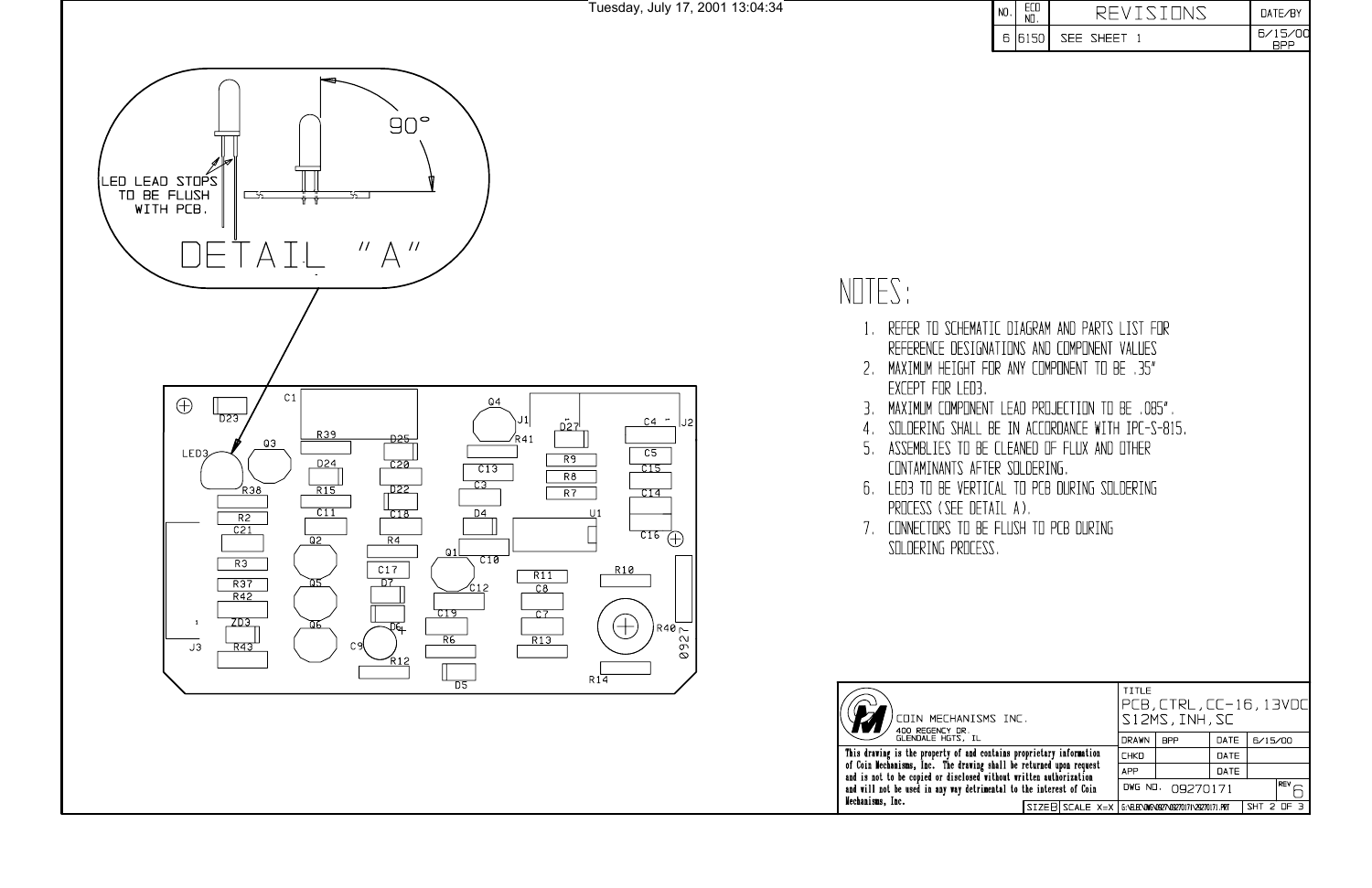Tuesday, July 17, 2001 13:02:09



|    | ECN<br>$NII$ . | REVISTINS                                                                                                   | $\overline{I}$ ATE/RY |
|----|----------------|-------------------------------------------------------------------------------------------------------------|-----------------------|
| 00 | 4198           | NEW RELEASE - MODIFICATION OF 092701454-16-96/LST                                                           |                       |
| 01 |                | ADDED D6B, CHANGE R14 FRDM 16K TO 8.2K<br>6150 CHANGE Q1 FROM 2222 TO 2N6426<br>CHANGE U1 FROM 1458 TO 4558 | 6/15/00<br><b>RPP</b> |
|    | 6188           | IADDED FOOTPRINT FOR D6B ON ARTWORK.<br> CHANGE REF. DES. TO D7.                                            | 7/20/00               |

|                                                                 | TITLE                                                    |            |      |            |            |
|-----------------------------------------------------------------|----------------------------------------------------------|------------|------|------------|------------|
| MS INC.                                                         | PCB, CTRL, CC-16, 12VDC, S12MS, INH,<br>SC, NCTL, GAIN 2 |            |      |            |            |
|                                                                 | <b>DRAWN</b>                                             | <b>BPP</b> | DATE | 6/15/00    |            |
| contains proprietary information                                | <b>CHKD</b>                                              |            | DATE |            |            |
| shall be returned upon request<br>without written authorization | <b>APP</b>                                               |            | DATE |            |            |
| imental to the interest of Coin                                 | DWG NO.<br>09270212                                      |            |      |            | <b>REV</b> |
| $SIZEB$ SCALE $X=X$                                             |                                                          |            |      | SHT 2 OF 3 |            |